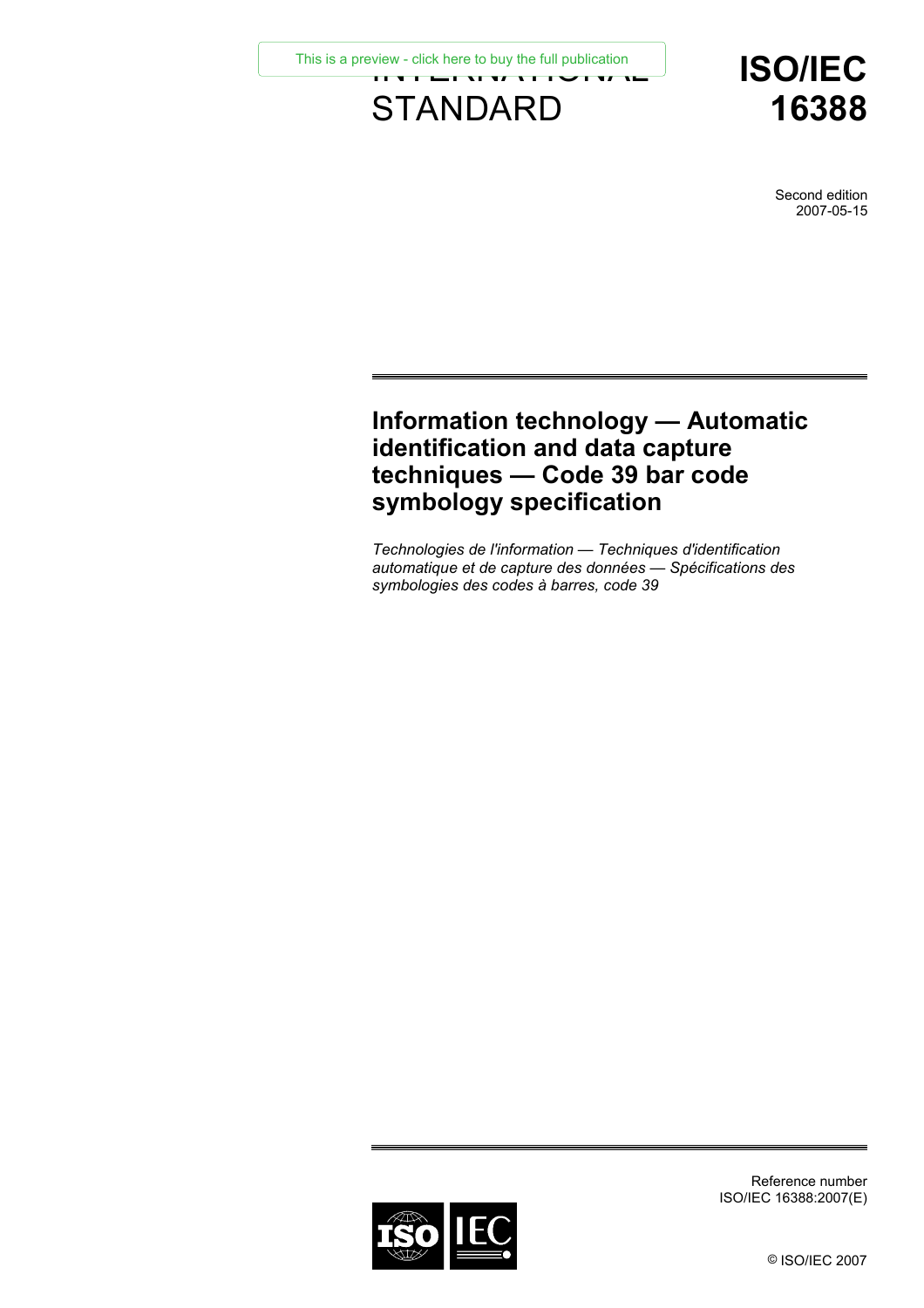#### **PDF disclaimer**

This PDF file may contain embedded typefaces. In accordance with Adobe's licensing policy, this file may be printed or viewed but shall not be edited unless the typefaces which are embedded are licensed to and installed on the computer performing the editing. In downloading this file, parties accept therein the responsibility of not infringing Adobe's licensing policy. The ISO Central Secretariat accepts no liability in this area.

Adobe is a trademark of Adobe Systems Incorporated.

Details of the software products used to create this PDF file can be found in the General Info relative to the file; the PDF-creation parameters were optimized for printing. Every care has been taken to ensure that the file is suitable for use by ISO member bodies. In the unlikely event that a problem relating to it is found, please inform the Central Secretariat at the address given below.



#### © ISO/IEC 2007

All rights reserved. Unless otherwise specified, no part of this publication may be reproduced or utilized in any form or by any means, electronic or mechanical, including photocopying and microfilm, without permission in writing from either ISO at the address below or ISO's member body in the country of the requester.

ISO copyright office Case postale 56 • CH-1211 Geneva 20 Tel. + 41 22 749 01 11 Fax + 41 22 749 09 47 E-mail copyright@iso.org Web www.iso.org

Published in Switzerland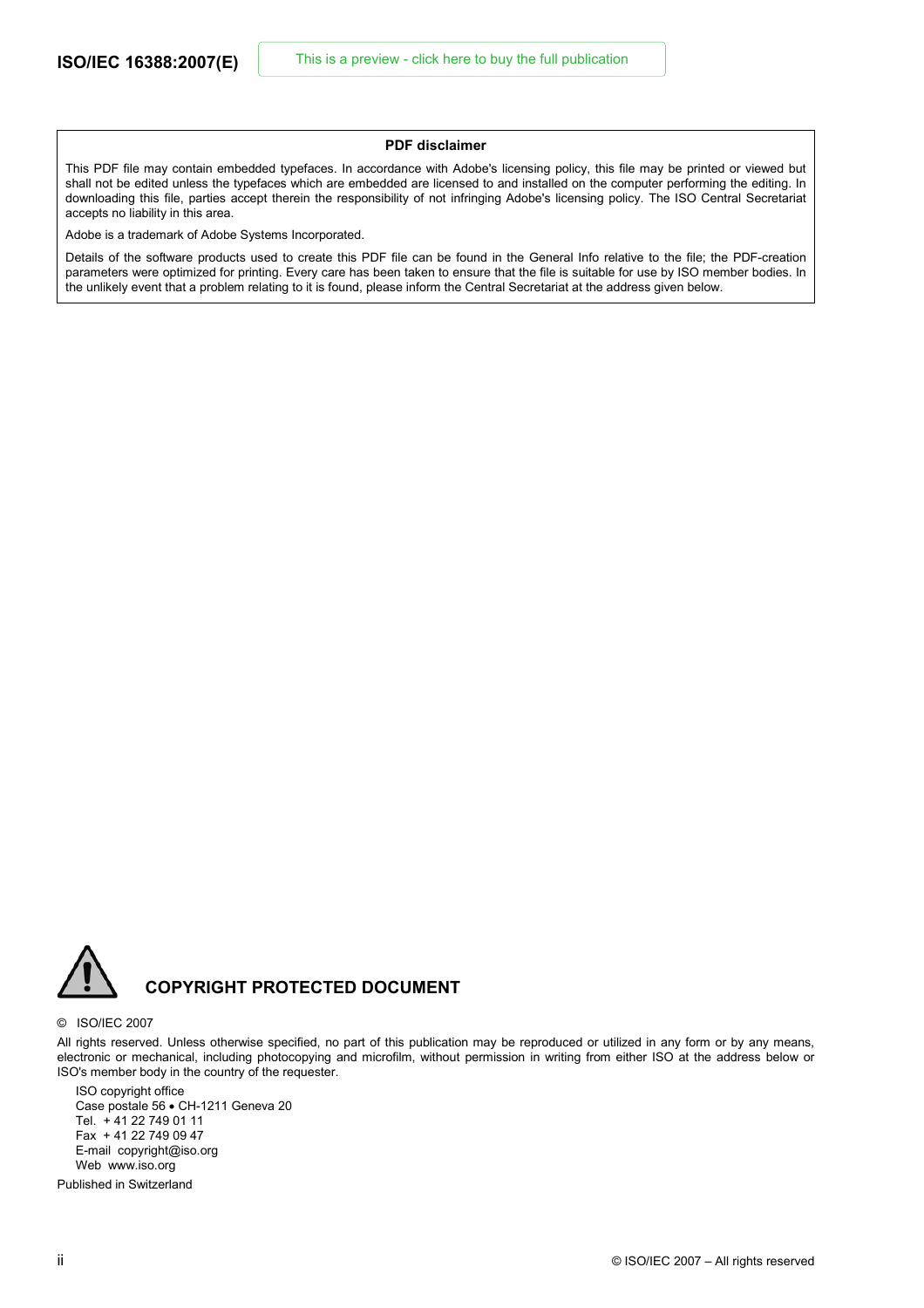## **Contents**

| 1            |  |
|--------------|--|
| $\mathbf{2}$ |  |
| 3            |  |
| 4            |  |
| 4.1          |  |
| 4.2          |  |
| 4.3          |  |
| 4.4          |  |
| 4.5          |  |
| 4.6          |  |
| 4.7          |  |
|              |  |
|              |  |
|              |  |
|              |  |
|              |  |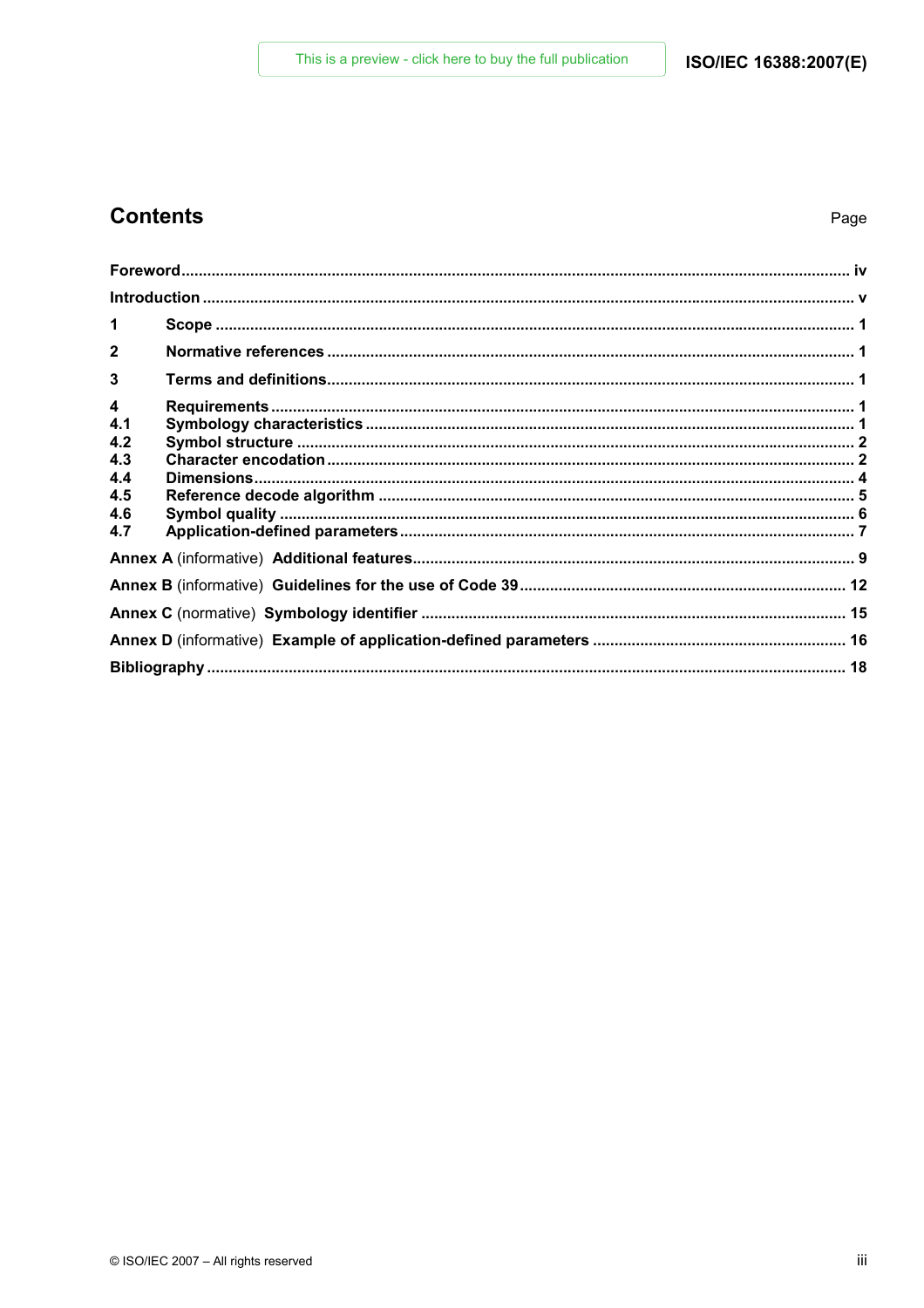## **Foreword**

ISO (the International Organization for Standardization) and IEC (the International Electrotechnical Commission) form the specialized system for worldwide standardization. National bodies that are members of ISO or IEC participate in the development of International Standards through technical committees established by the respective organization to deal with particular fields of technical activity. ISO and IEC technical committees collaborate in fields of mutual interest. Other international organizations, governmental and non-governmental, in liaison with ISO and IEC, also take part in the work. In the field of information technology, ISO and IEC have established a joint technical committee, ISO/IEC JTC 1.

International Standards are drafted in accordance with the rules given in the ISO/IEC Directives, Part 2.

The main task of the joint technical committee is to prepare International Standards. Draft International Standards adopted by the joint technical committee are circulated to national bodies for voting. Publication as an International Standard requires approval by at least 75 % of the national bodies casting a vote.

Attention is drawn to the possibility that some of the elements of this document may be the subject of patent rights. ISO and IEC shall not be held responsible for identifying any or all such patent rights.

ISO/IEC 16388 was prepared by Joint Technical Committee ISO/IEC JTC 1, *Information technology*, Subcommittee SC 31, *Automatic identification and data capture techniques*.

This second edition cancels and replaces the first edition (ISO/IEC 16388:1999), which has been technically revised.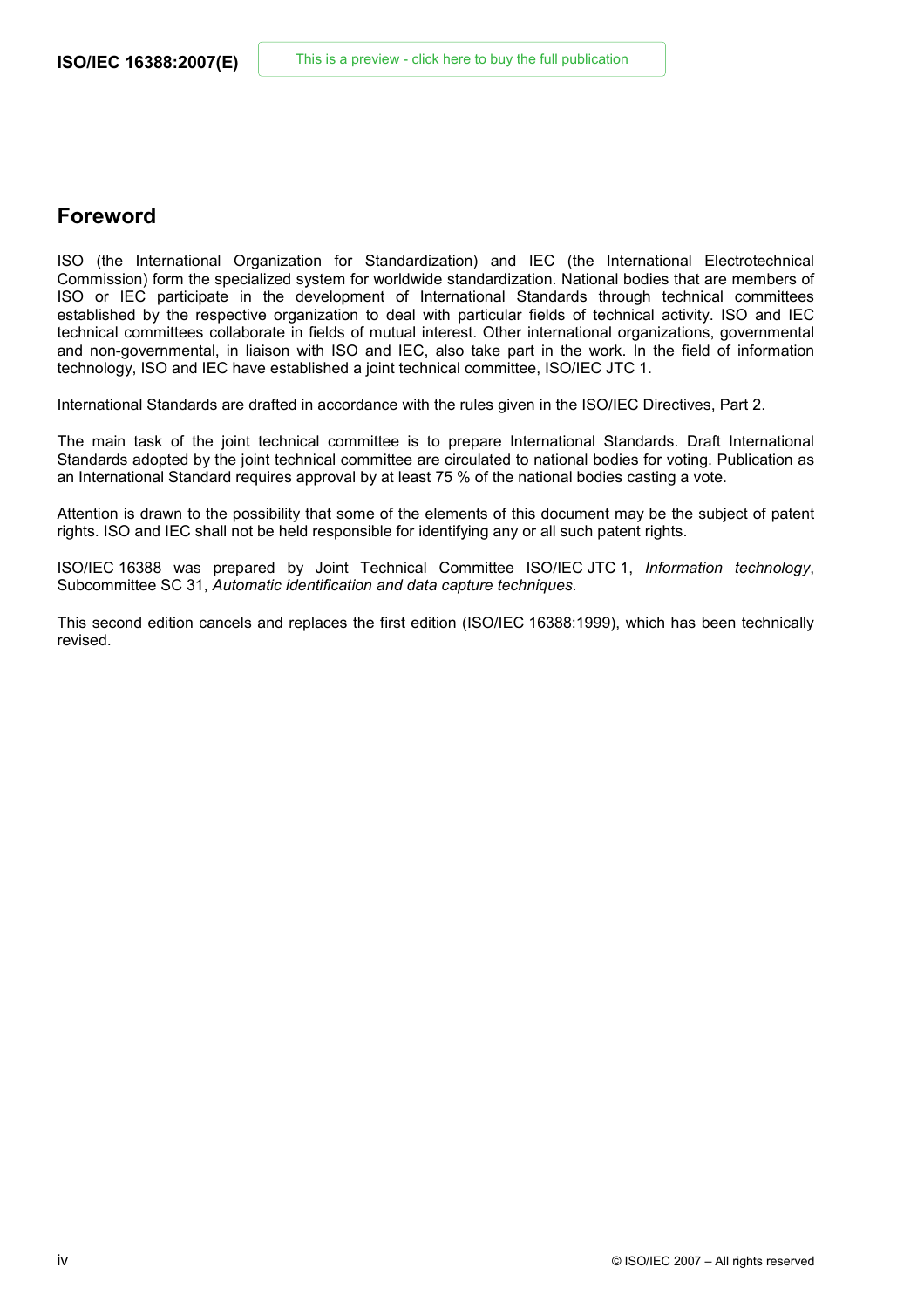## **Introduction**

The technology of bar coding is based on the recognition of patterns encoded in bars and spaces of defined dimensions. There are numerous methods of encoding information in bar code form, known as symbologies. Code 39 is one such symbology. The rules defining the translation of characters into bar and space patterns and other essential features are known as the symbology specification.

In the past, symbology specifications were developed and published by a number of organizations, resulting in certain instances in conflicting requirements for certain symbologies.

Manufacturers of bar code equipment and users of bar code technology require publicly available standard symbology specifications to which they can refer when developing equipment and application standards.